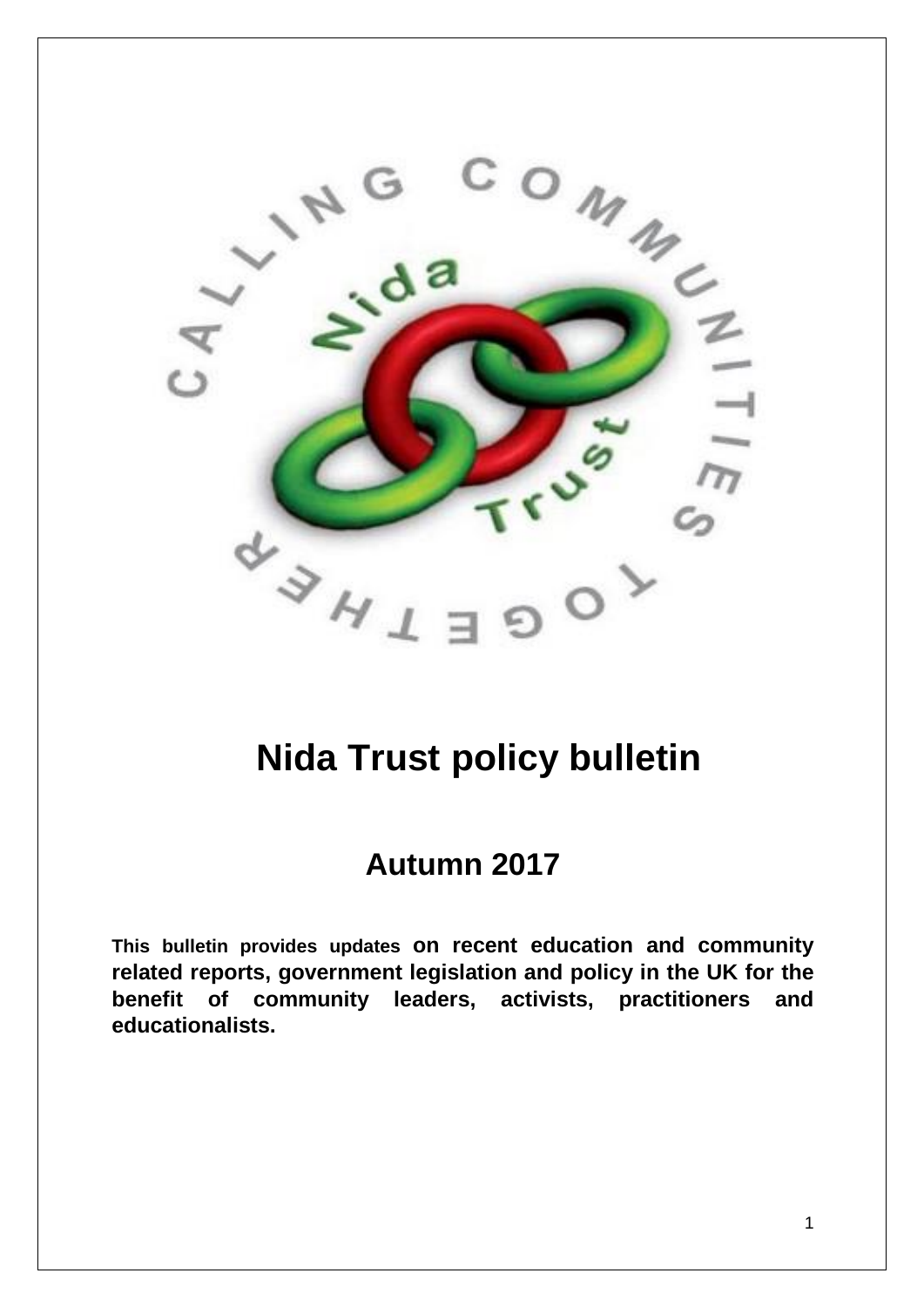

### **Nida Trust autumn 2017 policy bulletin**

#### **Updates on recent education and community related reports, government legislation and policy**

- 1. Social Mobility Commission, Social mobility challenges faced by young Muslims (published September 2017), **page 2**
- 2. The Education Policy Institute, Closing the Gap? Trends in Educational Attainment and Disadvantage (published August 2017), **page 3**
- 3. UCAS, University applications statistical release (published July 2017), **page 4**
- 4. The Education Policy Institute, The challenge of navigating teacher recruitment, pay and curriculum choices (published July 2017), **page 4**
- 5. House of Commons Briefing Paper, Counter-extremism policy in English schools (published July 2017), **page 5**
- 6. What the Prevent duty means for schools and colleges in England: An analysis of educationalists' experiences (published July 2017), **page 5**
- 7. Department for Education, Permanent and Fixed Period Exclusions in England: 2015 to 2016 (published July 2017), **page 5**
- 8. Department for Education, Preventing bullying in schools guidance (published July 2017), **page 5**
- 9. The Casey Review a review into opportunity and integration (published December 2016), **page 6**
- 10.The Women and Equalities Committee, Sexual harassment and sexual violence in schools inquiry findings (published September 2016)**, page 7**
- 1. **Social Mobility Commission, Social mobility challenges faced by young Muslims** (published September 2017)
- The Social Mobility Commission recently published a report examining the following:
	- o the perceived causes of low social mobility for young Muslims
	- o why educational attainment isn't translating into better employment outcomes for young Muslims
	- o the barriers young Muslims see to social mobility in the UK
	- o how perceived barriers to social mobility differ based on gender, ethnicity and socio-economic background.
- Key findings from the report include:
	- o There is a strong work ethic and high resilience among Muslims that resulted in impressive results in education. However, that was not translated into the workplace, with only 6% of Muslims breaking through into professional jobs, compared with 10% of the overall population in England and Wales.
	- o The study found 19.8% of Muslims aged 16-to-74 were in full-time employment, compared with 34.9% of the overall population.
	- o The research also found evidence of [women being encouraged](https://www.theguardian.com/global-development/2017/sep/04/we-are-an-example-to-the-arab-world-tunisias-radical-marriage-proposals) by their communities to focus on marriage and motherhood rather than gaining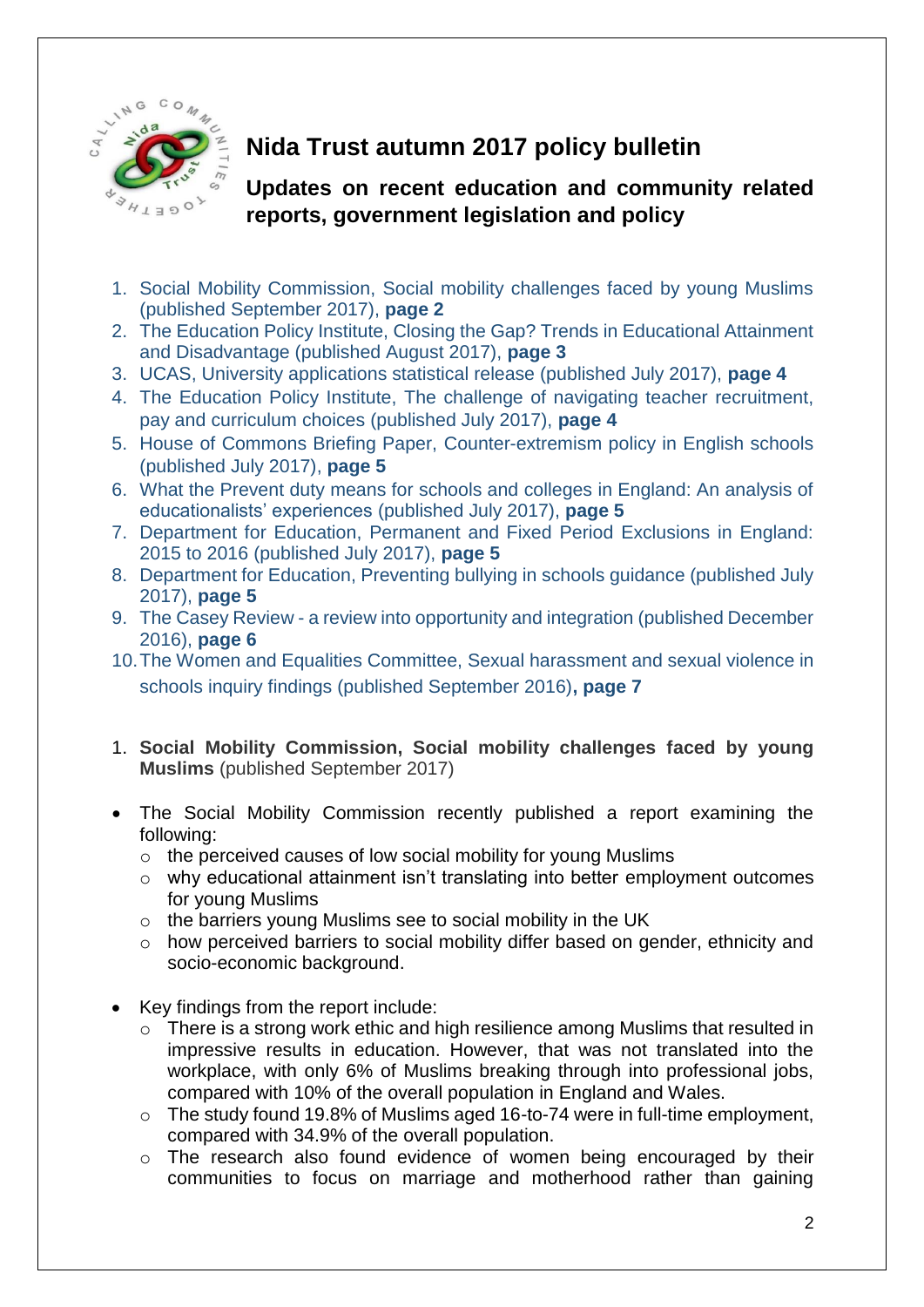employment. Overall, 18% of Muslim women aged 16 to 74 were recorded as "looking after home and family", compared with 6% of the overall female population.

- Academics also cited a number of barriers to success, including:
	- o Students face stereotyping and low expectations from teachers and a lack of Muslim staff or other role models in the classroom.
	- o Minority ethnic-sounding names reduce the likelihood of people being offered an interview.
	- o Young Muslims routinely fear becoming targets of bullying and harassment and feel forced to work "10 times as hard" as their white counterparts to get on.
	- o [Women wearing headscarfs](https://www.theguardian.com/commentisfree/2016/dec/06/louise-casey-discrimination-muslim-women-bradford) face particular discrimination once entering the workplace.
- The full report can be read here: [https://www.gov.uk/government/uploads/system/uploads/attachment\\_data/file/642](https://www.gov.uk/government/uploads/system/uploads/attachment_data/file/642220/Young_Muslims_SMC.pdf) [220/Young\\_Muslims\\_SMC.pdf](https://www.gov.uk/government/uploads/system/uploads/attachment_data/file/642220/Young_Muslims_SMC.pdf)
- 2. **The Education Policy Institute, Closing the Gap? Trends in Educational Attainment and Disadvantage** (published August 2017)
- The Education Policy Institute recently published a report examining the progress made in closing the gap in attainment between disadvantaged pupils and their peers. The analysis considers how that gap varies across the country and how it has changed since 2007. Key findings include:
	- o The most disadvantaged pupils in England have fallen further behind their peers, and are now on average over 2 full years of learning behind nondisadvantaged pupils by the end of secondary.
	- $\circ$  In 2016, disadvantaged pupils were on average 19.3 months behind their peers by the time they took their GCSEs – meaning they are falling behind by around 2 months each year over the course of secondary school. From 2007 to 2016, the gap by the end of primary school has narrowed by 2.8 months and the gap by age 5 has narrowed by 1.2 months.
	- o At the current rate of progress it would take a full 50 years to reach an equitable education system where disadvantaged pupils did not fall behind their peers during formal education to age 16.
	- o Pupils from disadvantaged backgrounds face the biggest struggle in the Isle of Wight, where they are almost two and a half years (29 months) behind their peers across the country by the end of secondary.
	- $\circ$  At the opposite end of the scale, more successful areas include Hackney, Islington, Newham, Rutland and Barnet, where gaps are 8 months, and Southwark, Wandsworth and Tower Hamlets, where it stands at just 7 months.
	- $\circ$  Black Caribbean pupils start off with average attainment but fall behind through primary and secondary school. By the end of secondary school there are very few Travellers of Irish Heritage and Gypsy / Roma pupils amongst the top 50 per cent of performers.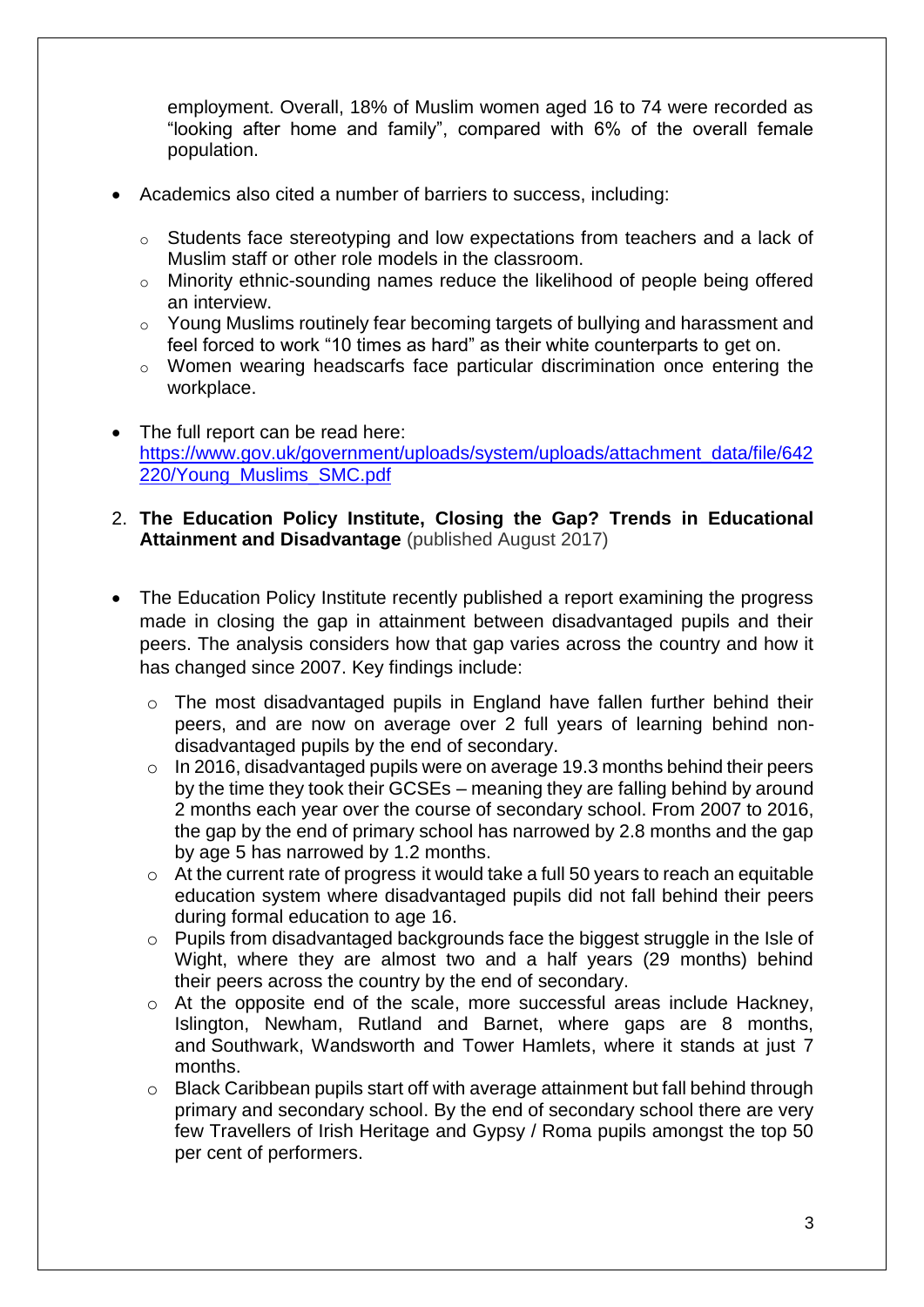- $\circ$  In addition to these groups, we find England's education system also neglects those with Special Educational Needs and Disabilities (SEND), who struggle to keep pace with their peers.
- The full report can be read here:<https://epi.org.uk/report/closing-the-gap/>
- 3. **UCAS, University applications statistical release** (published July 2017)
- The recent statistical release from UCAS on university application data for 2017/ 2018 show:
	- $\circ$  a dramatic decrease in the number of applications to nursing degrees following the changes to funding for students in nursing courses,
	- o a drop in the number of EU applicants as a result of the UK's decision to exit the EU,
	- $\circ$  a fall in the applications from mature students,
	- o a significant decline in the number of black applicants.
- The analysis can be read in full here: [https://www.ucas.com/corporate/news-and](https://www.ucas.com/corporate/news-and-key-documents/news/ucas-30-june-deadline-uk-higher-education-shows-uk-applicants-down-4-and-eu-applicants-down-5)[key-documents/news/ucas-30-june-deadline-uk-higher-education-shows-uk](https://www.ucas.com/corporate/news-and-key-documents/news/ucas-30-june-deadline-uk-higher-education-shows-uk-applicants-down-4-and-eu-applicants-down-5)[applicants-down-4-and-eu-applicants-down-5](https://www.ucas.com/corporate/news-and-key-documents/news/ucas-30-june-deadline-uk-higher-education-shows-uk-applicants-down-4-and-eu-applicants-down-5)
- **4. The Education Policy Institute, The challenge of navigating teacher recruitment, pay and curriculum choices** (published July 2017)
- The Education Policy Institute (EPI) has published new analysis examining the latest teacher recruitment figures and teacher supply projections. Key points from the analysis include:
	- o The Department for Education projects pupil to teacher ratios in secondary schools will increase from 14.5 to 16.0 over the next decade. The current ratio is already above international averages.
	- o Improving working conditions is crucial to attracting and retaining teachers. As recently highlighted by the School Teachers' Review Body (STRB), continued pay restraint makes this more difficult. A 1% limit implies salaries falling by 5% relative to average earnings between now and 2019-20.
	- o Government targets for increasing the uptake of EBacc subjects imply an increase of 78% in the number of teachers required to join schools to teach modern foreign languages in 2019-20.
	- o Continuing to increase teacher training bursaries could represent poor value for money. The marginal cost per additional trainee of a £1,000 increase in bursaries could be as high as £60,000 some subjects.
	- The full report can be read here: [https://epi.org.uk/wp](https://epi.org.uk/wp-content/uploads/2017/07/EPI-Analysis-Teacher_Supply.pdf)[content/uploads/2017/07/EPI-Analysis-Teacher\\_Supply.pdf](https://epi.org.uk/wp-content/uploads/2017/07/EPI-Analysis-Teacher_Supply.pdf)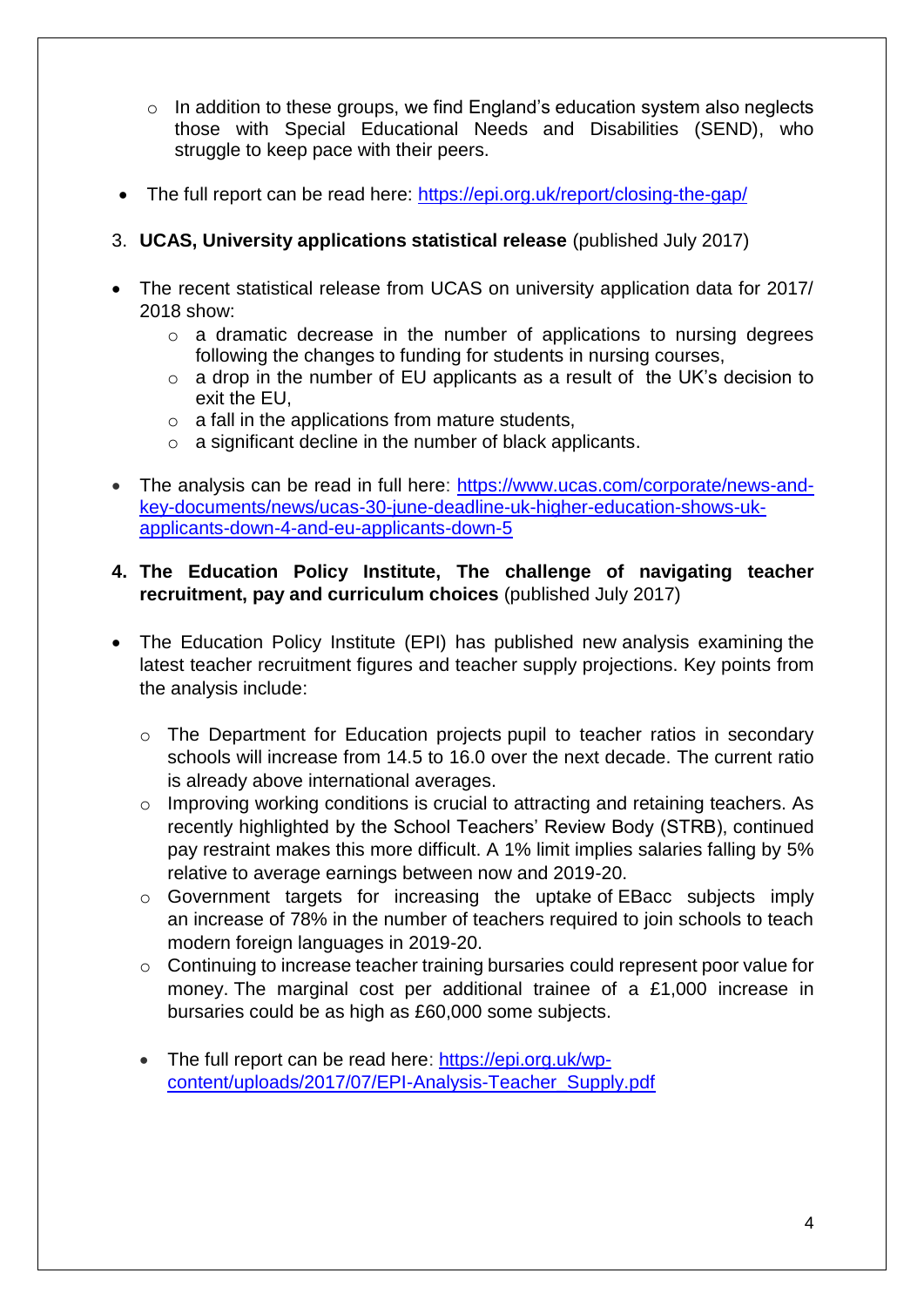- **5. House of Commons Briefing Paper, Counter-extremism policy in English schools (**published July 2017)
- This briefing provides an overview of the requirements on schools in countering extremist ideology and the potential for pupils to be radicalised. The briefing can be read in full here: <http://researchbriefings.parliament.uk/ResearchBriefing/Summary/CBP-7345>
- **6. What the Prevent duty means for schools and colleges in England: An analysis of educationalists' experiences** (published July 2017)
- The Centre for Peace, Trust and Social Relations at Coventry University, together with Durham University and the University of Huddersfield have recently published a report looking at the impact of the Prevent duty on schools and colleges. Findings include: discomfort and uncertainty around the focus on fundamental 'British values' and concerns about increased stigmatisation of Muslim students in the context of the Prevent duty.
- The full report can be read here: [http://eprints.hud.ac.uk/id/eprint/32349/1/The%20Prevent%20duty%20in%20Sch](http://eprints.hud.ac.uk/id/eprint/32349/1/The%20Prevent%20duty%20in%20Schools%20and%20Colleges%20Report.pdf) [ools%20and%20Colleges%20Report.pdf](http://eprints.hud.ac.uk/id/eprint/32349/1/The%20Prevent%20duty%20in%20Schools%20and%20Colleges%20Report.pdf)
- 7. **Department for Education, Permanent and Fixed Period Exclusions in England: 2015 to 2016** (published July 2017)
- The Department for Education (DfE) has published statistics showing the levels of permanent and fixed-period exclusions by school type in England. The figures show that:
	- o disruptive behaviour was the most common reason for both permanent and fixed period exclusions
	- o pupils with identified special educational needs (SEN) accounted for almost half of all permanent exclusions and fixed period exclusions.
- In addition, The Institute for Public Policy Research (IPPR) has released interim findings from research which indicates that one in two pupils permanently excluded from schools have a mental health issue.
- Full analysis can be found here: [https://www.gov.uk/government/uploads/system/uploads/attachment\\_data/file/633](https://www.gov.uk/government/uploads/system/uploads/attachment_data/file/633365/SFR35_2017_text.pdf) [365/SFR35\\_2017\\_text.pdf](https://www.gov.uk/government/uploads/system/uploads/attachment_data/file/633365/SFR35_2017_text.pdf)
- **8. Department for Education, Preventing bullying in schools guidance**  (published July 2017)
- The Department for Education (DfE) has published an updated version of 'Preventing and tackling bullying', aimed at supporting head teachers, school staff and governing bodies. The guidance outlines: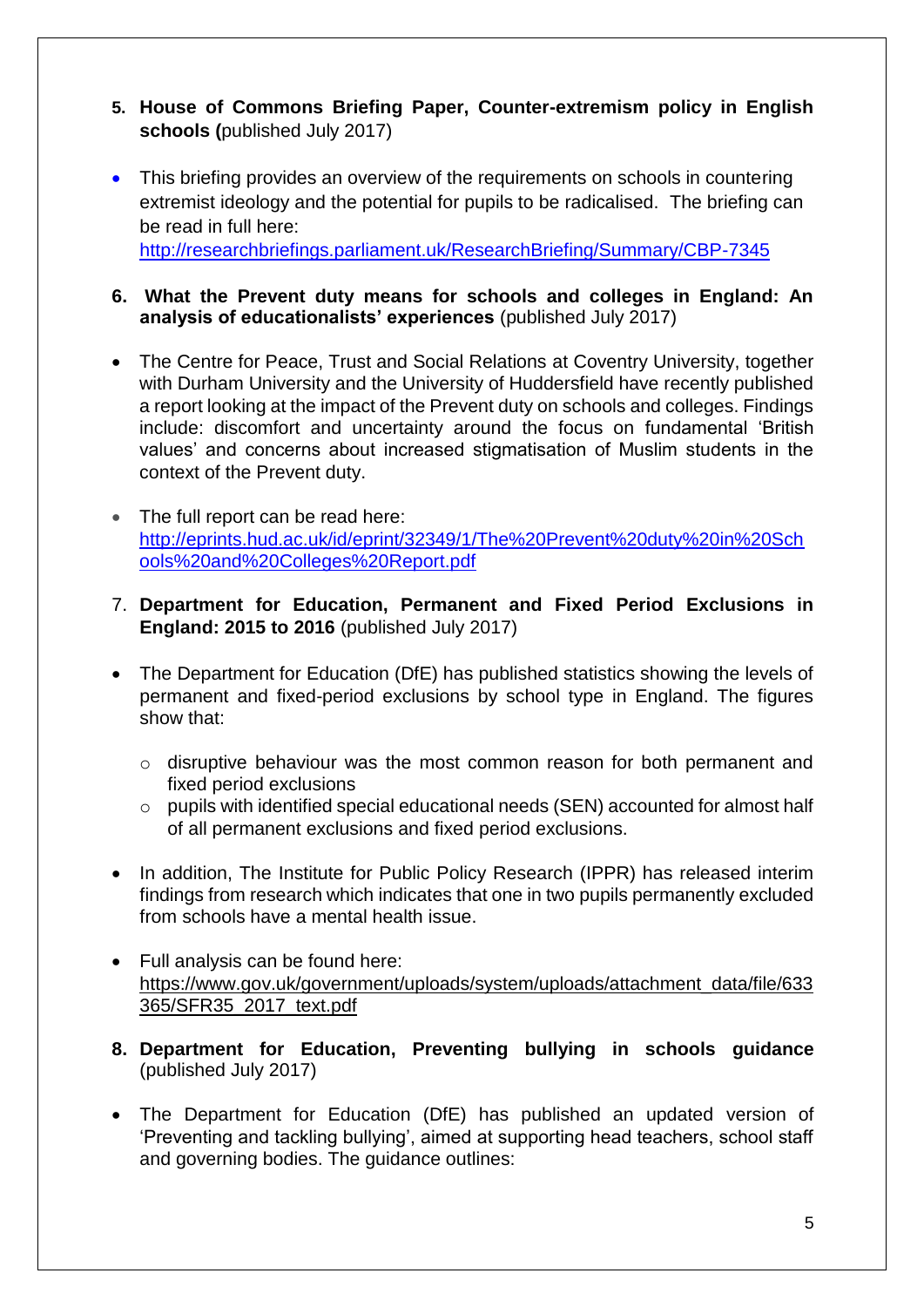- $\circ$  the government's approach to bullying
- o legal obligations and the powers schools have to tackle bullying
- $\circ$  and the principles which underpin the most effective anti-bullying strategies in schools in England.
- The full report can be read here: [https://www.gov.uk/government/uploads/system/uploads/attachment\\_data/file/623](https://www.gov.uk/government/uploads/system/uploads/attachment_data/file/623895/Preventing_and_tackling_bullying_advice.pdf) 895/Preventing\_and\_tackling\_bullying\_advice.pdf
- **9. The Casey Review - a review into opportunity and integration** (published December 2016)
- In July 2015, the then Prime Minister and Home Secretary asked Dame Louise Casey to conduct a review to consider what could be done to boost opportunity and integration in the UK's most isolated and deprived communities.
- The review examines a range of issues, including immigration, settlement and the higher birth rates in some communities, the place of religion in society and issues of segregation, the impact of the media on public attitudes, social and economic exclusion, including poor English language skills and the role of schools in contributing to social cohesion.
- The report makes a number of recommendations including:
	- o Building local communities' resilience where the greatest challenges exist through promotion of English language skills, empowering marginalised women, promoting more social mixing, particularly among young people and tackling barriers to employment for the most socially isolated groups. A set of local indicators of integration to be developed with regular data collection.
	- o Improving the integration of communities and establishing a set of values such as attaching more weight to British values, laws and history in our schools, reviewing the route to British citizenship with an 'integration oath' at the beginning of the process.
	- o Reducing economic exclusion, inequality and segregation by working with school providers to promote more integrated schools and opportunities for pupils to mix with others from different backgrounds, improve understanding of how housing and regeneration policies could improve integration or reduce segregation and introduce stronger safeguards for children who are not in mainstream education, including those being home schooled.
	- o Increase standards of leadership and integrity in public office.
- The review has brought about controversy, with critics stating that in order for integration policies to be successful they need to focus on entire geographical communities, rather than any one group or community. Critics argue that the report also does not adequately address racial inequalities that some communities continue to experience.